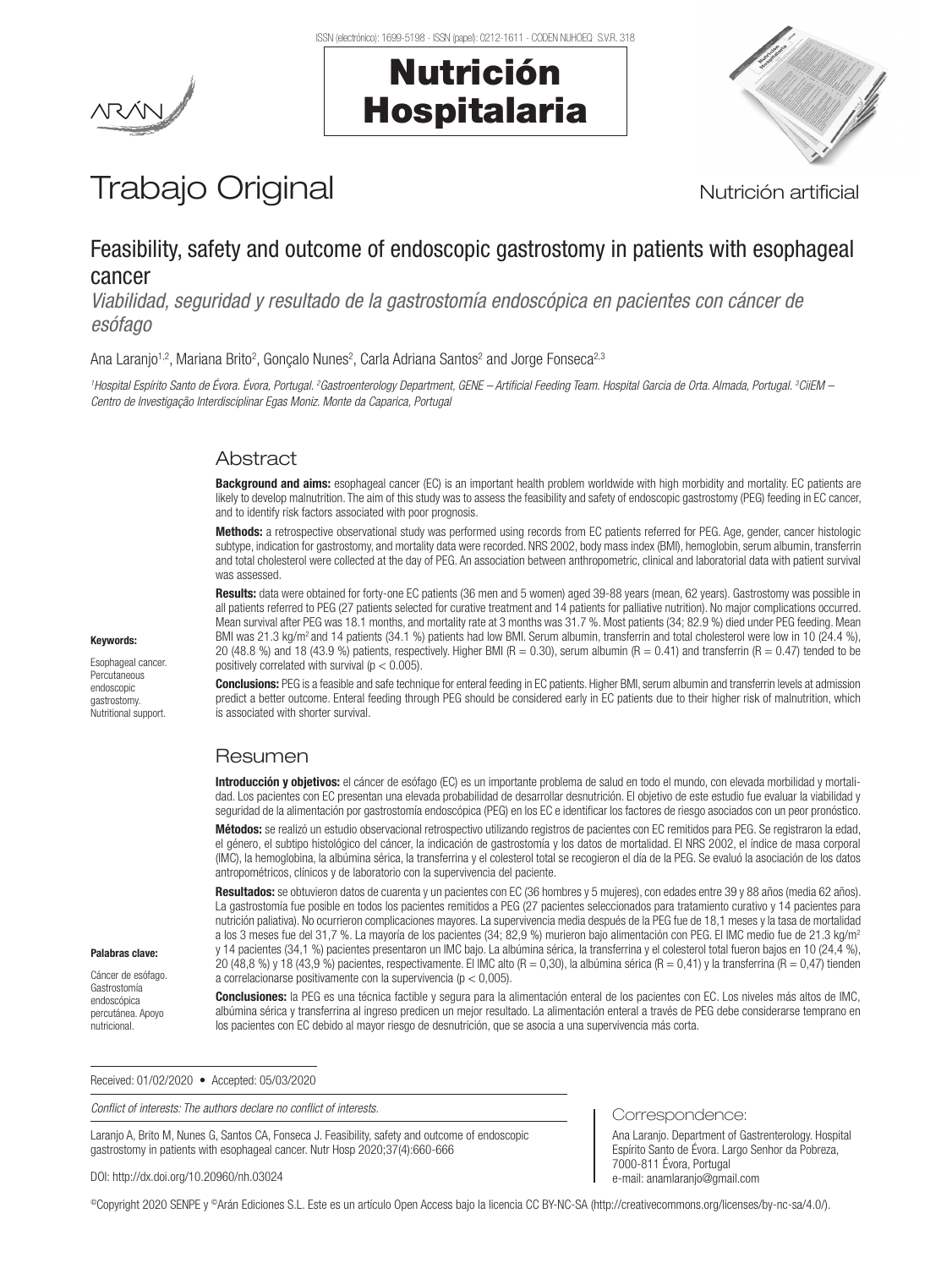#### **INTRODUCTION**

Esophageal cancer (EC) is one of the most frequently reported malignancies and the sixth leading cause of death from cancer in the world (1). Unfortunately, EC has a poor prognosis with a total 5-year overall survival rate of 18 %, and therefore there is worldwide concern regarding its increasing incidence (2,3).

The primary therapy for EC is dependent upon tumor stage, location, histological type, and patient medical condition. Curative therapeutic options include surgical resection of the primary tumor, chemotherapy and radiotherapy. Frequently, it is useful to combine therapies (4).

Efforts have been made to identify the main risk factors for EC in order to perform the diagnosis in an early stage and decrease mortality. However, a majority of patients are asymptomatic until advanced stages of the disease, when EC is most frequently diagnosed. This precludes curative treatment and makes palliation the only suitable option for most EC patients (5). For advanced tumors, palliative treatment includes brachytherapy, chemotherapy, and endoscopic palliation techniques such as esophageal dilatation, intraluminal stents, laser therapy, photodynamic therapy, and gastrostomy (4).

Dysphagia is the main symptom, either caused by obstruction or by compromised oral intake during treatment (6). During therapy most patients experience a worsening of dysphagia due to side effects such as esophagitis and oral mucositis (4). Hence, patients with EC are more likely to develop weight loss and malnutrition (7). Besides the insufficient nutritional intake due to dysphagia, anorexia and increased metabolic demands related to tumor burden also play an important role in the deterioration of nutritional status (8).

Malnutrition has been recognized as an important prognostic factor in cancer patients as it reduces quality of life, increases treatment-related adverse events, and decreases overall survival (7,9). Therefore, nutrition support is essential for EC management, and enteral nutrition via percutaneous endoscopic gastrostomy (PEG) may be important (8).

According to some recommendations (4,10,11), enteral tube feeding of EC patients should be indicated in the following situations:

- 1. Patients undergoing chemotherapy or chemoradiation therapy who are suffering from dysphagia.
- 2. Patients with upper esophageal stenosis (even if not severe) who are candidate to curative treatment, because difficult long-term oral intake is expected due to mucositis and esophagitis during the treatment.
- 3. In palliative treatment, in patients with EC involving the upper esophageal sphincter, or in proximal esophageal tumors where stents are poorly tolerated.
- 4. Patients with refractory stenosis after a stent or palliative radiation therapy, where endoscopic dilation has failed.

However, there is limited data regarding indications for PEG feeding in EC patients. Most of the studies have examined the usefulness of PEG for aerodigestive cancer (4,12,13), and there are more reports of head and neck cancer patients than of esophageal cancer patients (14-17). This is clinically relevant because the therapeutic alternatives are different.

Therefore, the present study aims to evaluate PEG feeding for nutritional support in EC patients through a retrospective review of the experience of our Artificial Feeding Team.

We intended to:

- 1. Demonstrate the feasibility and safety of PEG and its low complication rate in EC patients.
- 2. Characterize the nutritional status of EC patients when they are referred and undergo a gastrostomy procedure.
- 3. Assess the survival of PEG-fed, EC patients.
- 4. Evaluate the association of EC patient status when referred for PEG with clinical outcome, in order to identify risk factors associated with poor prognosis.

#### MATERIALS AND METHODS

A single center, observational, longitudinal and retrospective study was performed in a large hospital setting. This study was approved by the ethics committee of our institution.

#### PATIENTS

A retrospective analysis of a prospectively collected database was performed in consecutive patients with EC cancer that were referred to the Artificial Feeding Team (GENE) of the Gastroenterology Department at Hospital Garcia de Orta for 11 years (from 2008 until 2018), who underwent endoscopic gastrostomy to improve nutritional support and were followed in the Artificial Nutrition Outpatient Clinic. All gastrostomies were performed using a Pentax slim gastroscope with a 9.0-mm diameter.

All patients or their representatives were informed about the PEG procedure and the feeding protocol evaluation, and gave their informed consent. Patients underwent PEG after fasting for 12 hours. Antithrombotic therapy was managed according to guidelines (18). Defects in coagulation were corrected prior to the procedure. All patients had to be stable before PEG. Unstable patients were refused or postponed.

Two gastroenterologists performed all procedures with patients under deep sedation with propofol, midazolam, fentanyl, and/or droperidol. During the procedure, oxygen saturation, heart rate, and electrocardiographic signs were monitored. The "pull" method was used in palliative patients. The "push" method with gastropexy was applied routinely in patients undergoing curative treatment in order to avoid ostomy metastasis. This approach avoids the passage of the tube through the mouth, pharynx and esophagus, allowing a safe procedure without risk of seeding cancer cells in the gastrostomy tract (19,20).

The eligibility criterion for the study was a histologically confirmed carcinoma of the esophagus, regardless of histological type.

The indications for gastrostomy were one of the following situations:

1. Dysphagia or malnutrition in patients selected for chemotherapy or chemoradiation therapy with curative intent.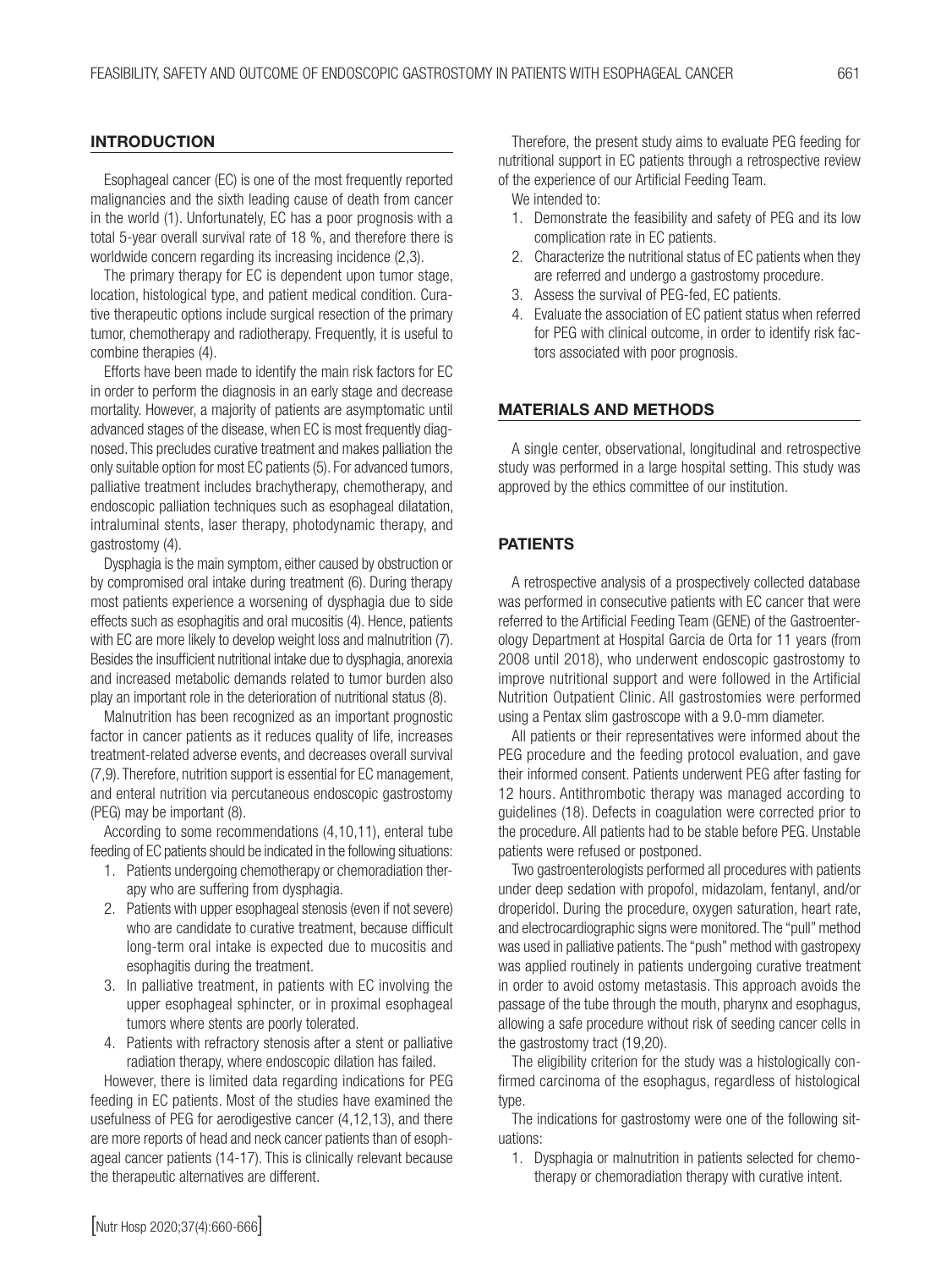- 2. Stenosis of upper esophagus before chemotherapy or chemoradiation therapy.
- 3. EC located in upper esophagus when stents are poorly tolerated, PEG being the definitive nutritional palliation.
- 4. Refractory stenosis after palliative radiation therapy or stent.

The study's exclusion criteria included patients with surgical gastrostomy, where PEG was not feasible because of diaphanoscopy of the stomach was not achieved or, most commonly, due to complete obstruction that precluded gastroscopy.

#### NUTRITIONAL RISK SCREENING 2002

A NRS 2002 was performed in every patient as part of a systematic hospital routine.

#### ANTHROPOMETRIC EVALUATION

The anthropometric evaluation was performed using BMI and MUAC on the day of the gastrostomy procedure or the day before. Three consecutive MUAC measurements were obtained; the value recorded in the clinical file represents the mean of those three measurements.

- Body mass index (BMI): BMI was obtained in most patients using the equation weight / height<sup>2</sup>. If patients were unable to stand up for weight and height evaluation, BMI was estimated using the mid-upper arm circumference (MUAC) and regression equations described by Powell-Tuck and Hennessy (21). This method has been previously used and proven to provide a reliable BMI estimation in PEG patients (22).
- MUAC was measured in centimeters using a flexible measuring tape wrapped around the mid-upper arm, halfway between the olecranon process and the acromion process.

Patients were classified according to their age as having low weight if BMI was  $<$  18.5 kg/m<sup>2</sup> for patients  $<$  65 years, or  $BMI < 22$  kg/m<sup>2</sup> for patients 65 years or older. Patients above those limits were considered to have a normal BMI.

The diagnosis of malnutrition (23) was based on:

- Low BMI (< 18.5 kg/m<sup>2</sup>) OR
- $-$  Unintentional weigh loss ( $> 10$  % over an indefinite amount of time or  $> 5$  % over the last 3 months) and BMI  $< 20$  kg/  $m<sup>2</sup>$  if over 70 years of age, or  $<$  22 kg/m<sup>2</sup> for patients 70 years or older.

# LABORATORY EVALUATION

A blood sample was obtained just before the PEG procedure. Serum albumin, transferrin, total cholesterol and hemoglobin were measured as part of patient global nutritional evaluation. Hemoglobin levels < 12 g/dL allowed the diagnosis of anemia. Albumin < 3.5 g/dL and transferrin < 200 mg/dL were considered low values, suggestive of malnutrition and/or poor prognosis.

#### STATISTICAL ANALYSIS

The statistical analysis was performed using the Statistical Package for Social Sciences (SPSS® Inc., Chicago, IL, USA), version 21, and Microsoft Office Excel Professional 2017®. Normality was assessed using the Kolmogorov-Smirnov test. Continuous variables were expressed as mean  $\pm$  standard deviation or median  $\pm$  interquartile range, and categorical variables as percentage. The demographic variables analyzed in every patient were age, gender, time span from diagnosis to PEG, survival after diagnosis until death (or until December 31<sup>st</sup>, 2018), and survival after PEG until death (or until December 31<sup>st</sup> 2018).

The anthropometric and laboratory variables considered were BMI, hemoglobin, serum albumin, transferrin, and total cholesterol levels.

After a descriptive analysis of all variables, we used Spearman's test to assess the correlation between those markers and patient survival. Inferential tests were performed at the 5 % level of statistical significance.

#### **RESULTS**

#### PATIENTS

We evaluated 41 EC patients, 36 men (87.8 %) and 5 women (12.2 %) with ages ranging from 39 to 88 years (mean: 62 years; median 61 years) who underwent PEG for nutritional support. Twenty-four patients were younger than 65 years. The demographic data of our sample are listed in table I.

Regarding histology, 37 patients (90.2 %) were diagnosed with squamous cell carcinoma, (6 of them (14.6 %) with hypopharynx invasion), and 4 patients (9.8 %) with adenocarcinoma.

# PEG PROCEDURE AND COMPLICATIONS

It was possible to perform PEG in all referred patients. A PEG tube was placed for palliative nutritional support in 11 patients (26.8 %) with EC located in the upper esophagus, 2 (4.9 %) with stenosis after radiotherapy, and 1 (2.4 %) after stent failure because of persistent dysphagia and low nutritional intake. Gastrostomy was performed in 20 (48.8 %) patients with dysphagia or malnutrition undergoing chemoradiation therapy or chemotherapy, and in 7 (17.1 %) with upper esophageal stenosis selected for curative treatment.

The time span from EC diagnosis to gastrostomy ranged from less than one month to 97 months (median, 1 month). A total of 27 patients (65.9 %) underwent PEG during the first month after diagnosis. The patient who underwent gastrostomy after 97 months from diagnosis presented without dysphagia and with adequate oral intake at the time of diagnosis. He refused surgery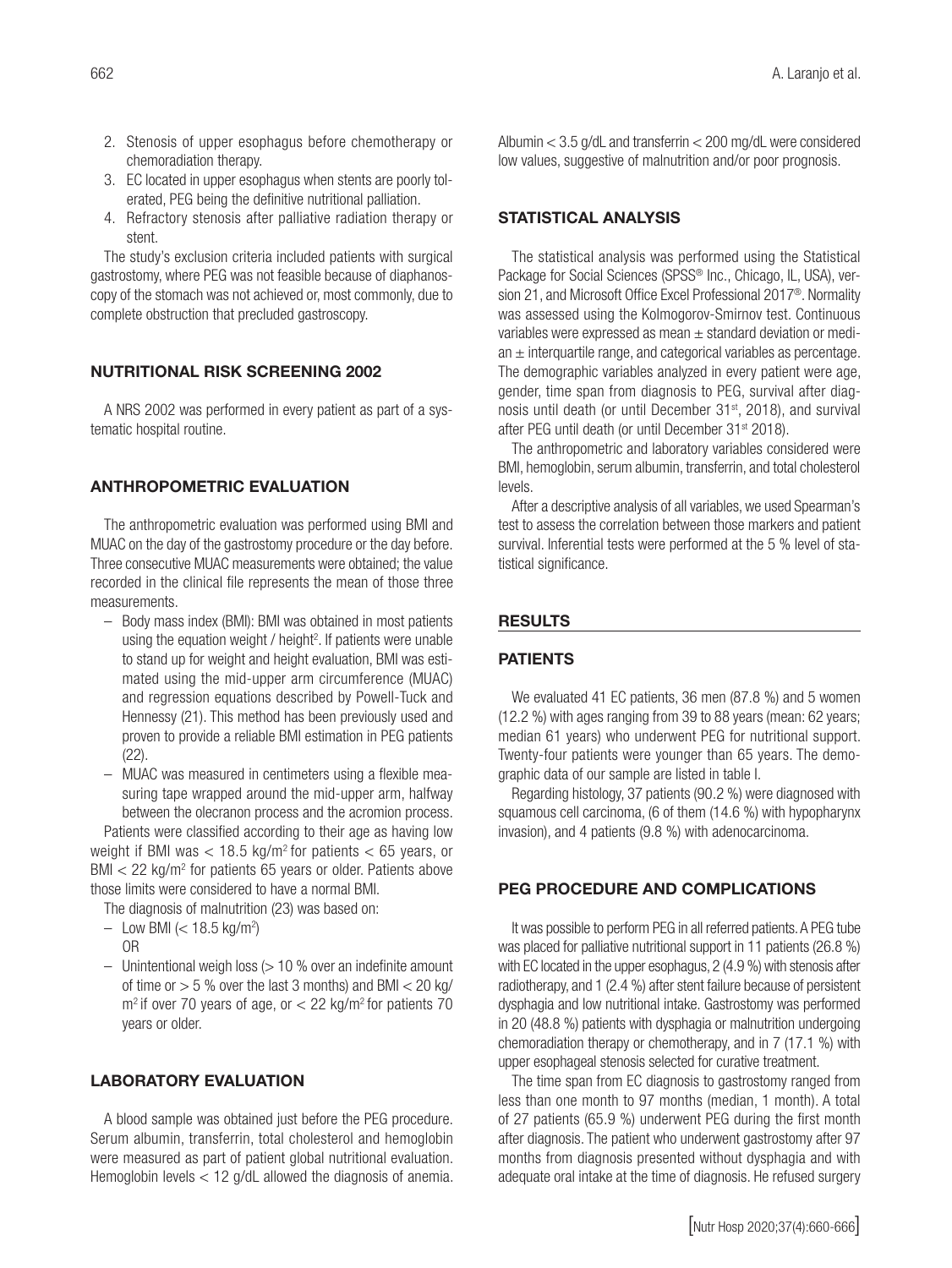|                                | <u>rabio i: Daocimic patient onal actoristico according to ago</u> |              |                 |              |  |
|--------------------------------|--------------------------------------------------------------------|--------------|-----------------|--------------|--|
|                                |                                                                    | $< 65$ years | $\geq 65$ years | <b>Total</b> |  |
| Male                           |                                                                    | 22(54%)      | 14 (34 %)       | 36 (88 %)    |  |
| Female                         |                                                                    | $2(5\%)$     | 3(7%)           | $5(12\%)$    |  |
| NRS $2002 \ge 3$               |                                                                    | 24 (59 %)    | 17(41%          | 41 (100 %)   |  |
| <b>BMI</b><br>$n = 40$         | Low BMI                                                            | $7(17.5\%)$  | 7 (17.5 %)      | 14 (35 %)    |  |
|                                | Normal BMI                                                         | 17 (42.5 %)  | $9(22.5\%)$     | 26 (65 %)    |  |
| Hemoglobin<br>$n = 34$         | Low hemoglobin                                                     | 7 (20.5 %)   | 7 (20.5 %)      | 14 (41 %)    |  |
|                                | Normal hemoglobin                                                  | 14 (41 %)    | 6(18%)          | 20 (59 %)    |  |
| Albumin<br>$n = 39$            | Low albumin                                                        | $4(10\%)$    | 6(15%)          | 10 (25 %)    |  |
|                                | Normal albumin                                                     | 20 (51 %)    | 9(23%)          | 29 (74 %)    |  |
| <b>Transferrin</b><br>$n = 38$ | Low transferrin                                                    | 12 (32 %)    | 8(21%           | 20 (53 %)    |  |
|                                | Normal transferrin                                                 | 12 (32 %)    | 6(16%)          | 18 (47 %)    |  |
| Total cholesterol<br>$n = 38$  | Low total cholesterol                                              | $9(23.5\%)$  | $9(23.5\%)$     | 18 (47 %)    |  |
|                                | High/Normal cholesterol                                            | 14 (37 %)    | 6(16%)          | 20 (53 %)    |  |

Table I. Baseline patient characteristics according to age

but underwent chemoradiotherapy without weight loss. After 10 years of follow-up with an adequate nutritional status, the patient has an EC recurrence or a *de novo* cancer in the same location, with dysphagia and stenosis, and was then subjected to gastrostomy.

During follow-up, minor complications occurred in 2 patients with local infection around the PEG tube, that was treated with dressings and antibiotics. There were no major complications, namely buried bumper syndrome or complications needing surgery. There was no procedure-related mortality.

# NUTRITIONAL RISK SCREENING 2002

All patients presented with NRS 2002  $\geq$  3, signaling their nutritional risk.

# ANTHROPOMETRY

Regarding the 41 patients included in this study, we recorded BMIs from 40 patients at admission. In 33 patients BMI was assessed using the equation weight / height<sup>2</sup>, and in the remaining 7 patients it was estimated using the Powell-Tuck and Hennessy regression equations. At admission, BMI ranged from 15 to 33 (mean: 21.3; median: 22). Adjusting to age, 14 patients (35 %) displayed a low BMI. Overall, 14 patients (66 %) were considered malnourished.

Patients with low and normal BMI had a mean survival of 11.2 and 22.5 months, respectively. There was a positive correlation between BMI and survival ( $R = 0.304$ ), with statistical significance  $(p = 0.02)$ .

#### Table II. Distribution of patients according to indication for PEG tube placement

| <b>Curative</b><br>treatment   | Dysphagia or malnutrition<br>undergoing chemoradiation therapy<br>or chemotherapy |             |
|--------------------------------|-----------------------------------------------------------------------------------|-------------|
|                                | Upper esophageal stenosis                                                         | 7(17.1%)    |
|                                | EC located in the upper esophagus                                                 | 11 (26.8 %) |
| <b>Palliative</b><br>treatment | Stenosis after radiotherapy                                                       | $2(4.9\%)$  |
|                                | Stenosis after stent failure                                                      | (2.4 %)     |

# CLINICAL OUTCOME

No patient was lost to follow-up. By the end of 2018, of the 41 included patients, 36 (87.8 %) had died and 5 (12.2 %) survived. Survival after PEG ranged from less than one month (3 patients) to a maximum of 105 months. Mean survival after PEG was 18.1 months (median: 6 months). Mortality rate at three months was 31.7 %. Mean survival after EC diagnosis was 24.1 months. A survival analysis after endoscopic gastrostomy using the Kaplan-Meier method is shown in figure 1.

Amongst all the 27 patients selected for curative treatment, the PEG tube was removed in 7 patients (25.9 %) (2 patients died after removing the PEG tube from unrelated causes, and 5 patients were alive by the end of the study). The time span from gastrostomy to removal ranged from 3 months to 38 months (mean: 15.6 months).

Mean survival in patients selected for curative and palliative treatment was 25.1 and 4.8 months, respectively.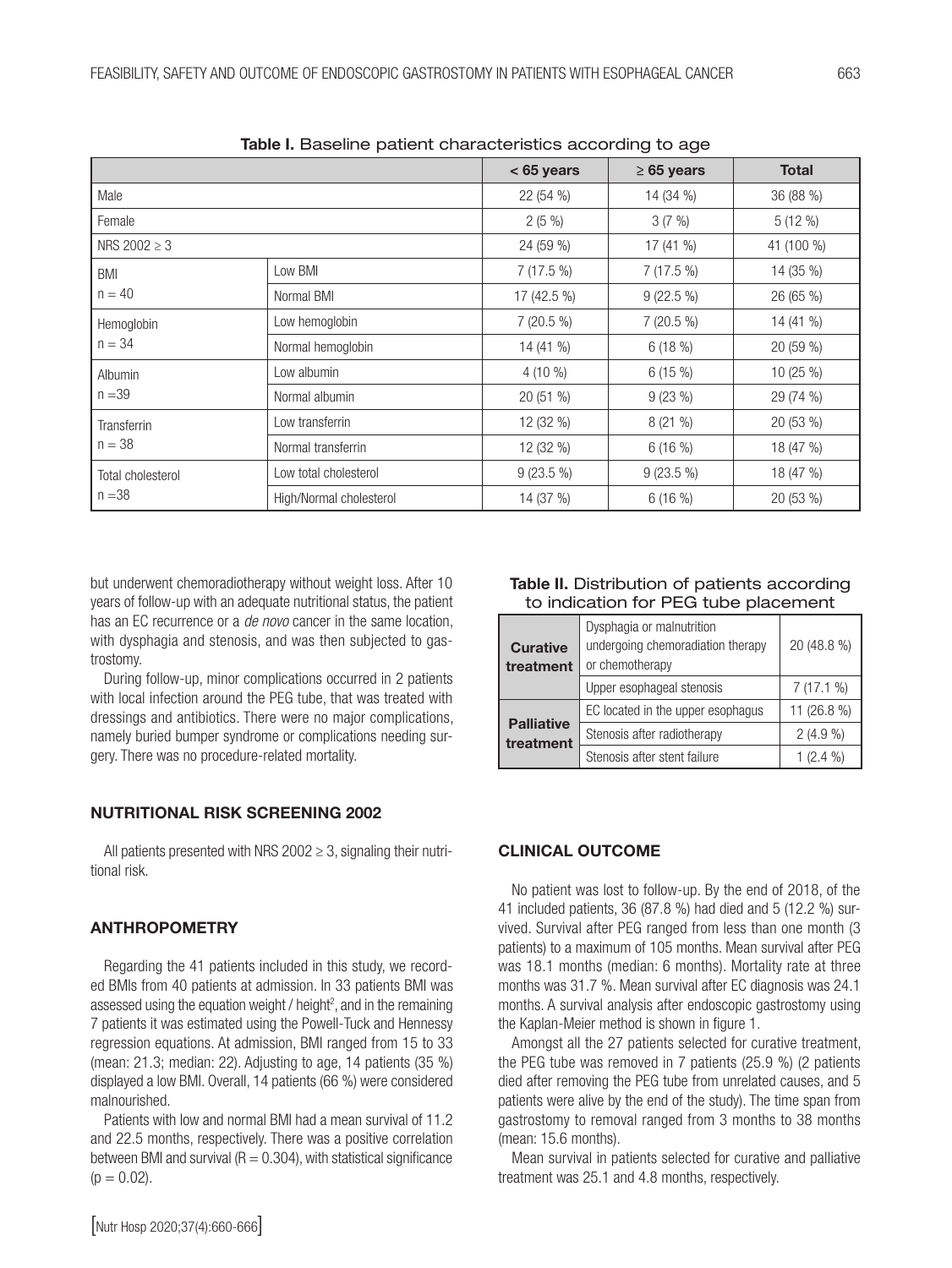Patient age presented a poor correlation with survival after EC diagnosis (R = -0.4,  $p = 0.02$ ) and survival after PEG (R = -0.4;  $p = 0.01$ ).

#### LABORATORY ASSESSMENT

At admission, Hb was recorded in 34 patients, 30 men and 4 women. Overall, the mean value of Hb was 12.8 g/dL (minimum: 7.6 g/dL; maximum: 18 g/dL). Regarding gender, 14 male patients and 3 female patients presented with anemia. Male patients presented the highest Hb levels when compared with female patients  $(p = 0.01)$ , with a mean level of 13.2 g/dL and 10.1 g/dL in men and women, respectively.

Serum albumin, transferrin, and total cholesterol levels were also recorded at admission in 39, 38, and 38 patients, respectively. Serum albumin, transferrin, and total cholesterol were low in 10, 20, and 18 patients, respectively.

Data from Spearman's correlation test showed that higher serum albumin ( $R = 0.41$ ,  $p = 0.02$ ) and transferrin concentrations were positively correlated with longer survival ( $R = 0.47$ ,  $p = 0.006$ ). Cholesterol also showed a positive correlation with survival ( $R = 0.02$ ) without reaching statistical significance  $(p = 0.89)$ .

#### **DISCUSSION**

EC is an important health problem worldwide with a high mortality rate (2). Patients with EC have a poor prognosis and often suffer from dysphagia, weight loss and malnutrition (5). Nutritional support is essential in the management of these patients and enteral nutrition by PEG is an option, either when patients are selected for curative or palliative treatment (24).

Regarding histology, there are two major types of EC: squamous cell carcinoma and adenocarcinoma. In the 1960s, squamous cell carcinoma was the more prevalent subtype, but in the past 50 years in Western countries there has been a markedly increasing incidence of adenocarcinoma, and adenocarcinoma has overtaken squamous cell carcinoma as the most common histologic subtype (24,25). Interestingly, in this study squamous cell carcinoma was the prevalent histologic subtype. This fact can be related to the main risk factors for squamous cell carcinoma–alcohol and tobacco smoking. In this study, risk factors were not evaluated, but male gender was prevalent and, in our population, men more often smoke and drink when compared to women.

Gastrostomy should be performed as early as possible: in advanced stages because the stenosis of the esophagus is less pronounced than in later stages; in patients with dysphagia selected for curative treatment because it is mandatory to improve



#### Figure 1.

Kaplan-Meier curve of patient survival after percutaneous endoscopic gastrostomy (survival analysis). The graphic shows that more than 50 % of patients are alive within the first 6 months after PEG tube placement.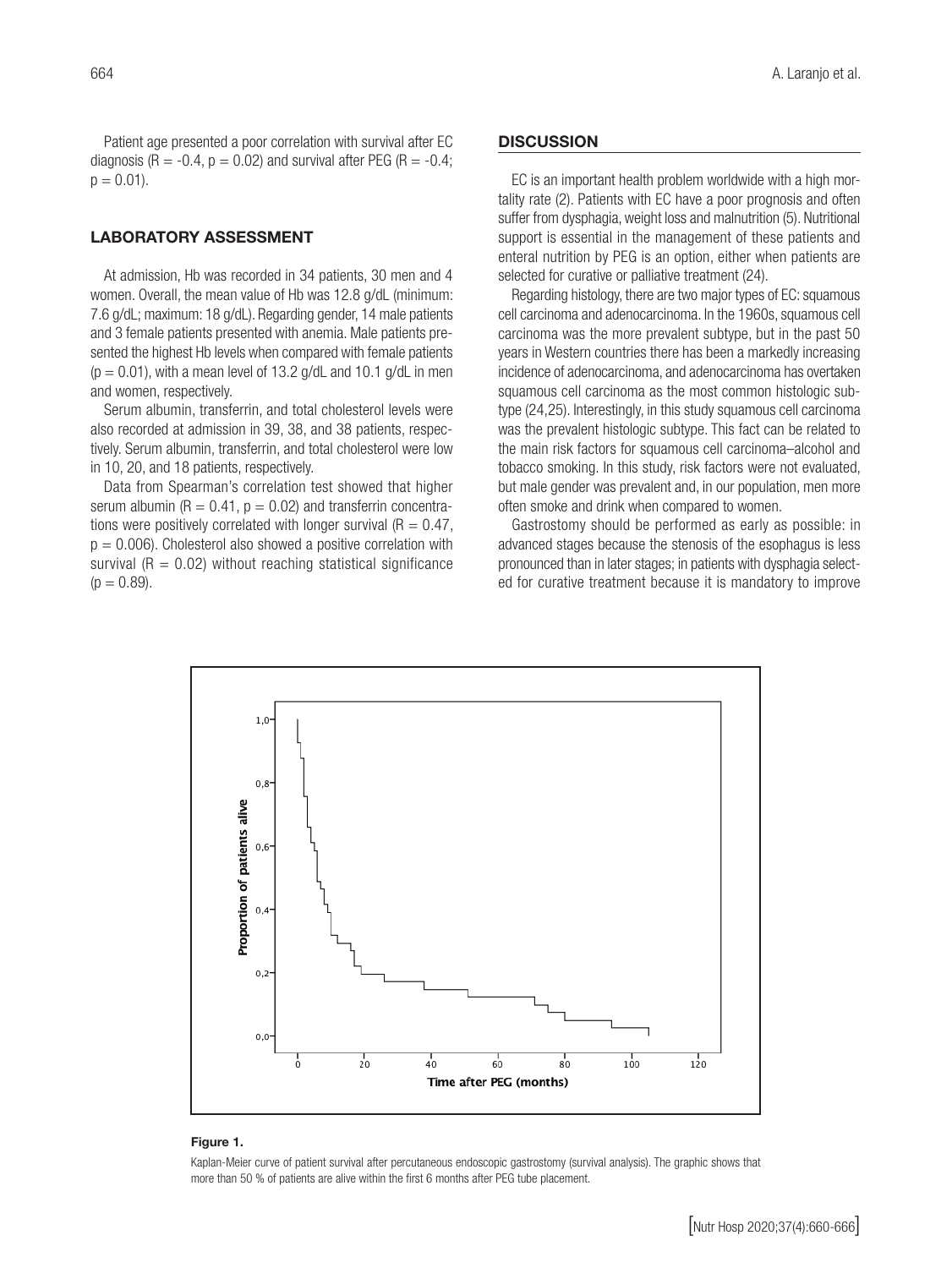nutritional support for therapy (24,26). In this study, most gastrostomies (65.9 %) were performed within one month. However, one patient only underwent PEG tube placement after 97 months from diagnosis. This patient had no weight loss or dysphagia during 10 years of follow-up. Only after this time had he a clear indication for gastrostomy due to EC recurrence. Probably, this was a *de novo* lesion (a new EC), but this was not demonstrated.

No procedure complications were observed in this study, confirming that, despite its minimally invasive nature, PEG is a safe procedure in these patients. In fact, only 2 patients had minor complications that were easily treated, such as local infections.

A clinical and nutritional evaluation was performed at the time of gastrostomy in order to characterize the nutritional status of the EC patients referred to receive the PEG procedure.

EC patients are more likely to experience weight loss and have a higher risk of malnutrition than patients with other cancer locations (27). Interestingly, in this study the majority of the patients had a normal BMI and only 34.1 % presented with a low BMI. One possible reason is that only 14 patients presented with advanced tumor and were referred for palliative treatment, and these patients are often at higher risk of malnutrition. In addition, PEG was performed very soon after the diagnosis. However, according to the newer criteria for malnutrition diagnosis (23), most of these patients could be considered malnourished.

EC has a poor prognosis and 5-year survival rates range from 15 % to 25 % (28). In the present study, the mean survival time after PEG was 18.1 months, and the mortality rate at three months was 31.7 %. In patients selected for curative treatment dysphagia may worsen due to side effects, and this may exacerbate a poor nutritional status (6). Hence, PEG tube placement is indicated in these patients (4). In this study, all patients underwent gastrostomy before aggressive treatment. It was possible to remove the PEG tube in 7 patients, and 5 of them were still alive after PEG tube removal at the end of the study. Considering the poor prognosis of malnourished patients and their potential failure to tolerate treatment, these numbers demonstrate the importance of nutritional support for survival. In fact, these patients showed a mean survival after PEG of 25.1 months.

In palliative treatment, there are many studies showing advantages for enteral nutrition by PEG as compared to nasogastric tubes. Besides, a nasogastric tube interferes more with a patient's life than a well-functioning PEG (8,29). In all 14 patients with advanced EC proposed for gastrostomy the procedure was performed. Guidelines do not recommend PEG in palliative patients with an unfavorable prognosis if expected survival is in the range of few to several weeks (10). However, in our study mean survival time was 4.8 months.

In the present study, clinical and laboratory evaluations were performed at the time of gastrostomy in order to identify factors related with longer survival. Our data demonstrate that patients with a low BMI had shorter mean survival when compared to patients with normal BMI, with a positive correlation between BMI and longer survival.

Regarding laboratory values, serum albumin, transferrin, and total cholesterol are known as biomarkers of prognosis, and of

This study has some limitations. This is a retrospective study and therefore collected data are dependent on the accuracy of clinical files. In addition, individuals were not randomized and there was no control group to compare survival between patients who underwent gastrostomy and those who did not. Lastly, serum albumin, transferrin, and total cholesterol levels may also be influenced by multiple factors besides nutrition, as they are negative acute phase reactants.

Our results show that established malnutrition prior to gastrostomy is associated with poor survival in patients with EC. In spite of the limited data regarding EC patients and that a majority of studies have examined the usefulness of PEG for aerodigestive cancer (4,10,11), including head and neck cancer (14-17), our experience demonstrates that whether EC patients are selected for curative or palliative treatment, PEG should always be considered to improve nutritional status since these patients have a significant survival expectancy.

# **CONCLUSION**

Patients with EC have a poor prognosis and high mortality rates. In our experience, survival after endoscopic gastrostomy is substantial, and PEG is a feasible and safe procedure in this clinical setting. A better nutritional status at admission with a higher BMI, and higher serum albumin and transferrin levels, predicts a better outcome. Based on our results we recommend early enteral feeding through PEG for EC patients undergoing curative treatment and also in the palliative setting when esophageal stents cannot be placed or are insufficient to maintain nutritional status.

#### **REFERENCES**

- 1. Wong MCS, Hamilton W, Whiteman DC, Yiang JY, Qiao Y, Fung FDH, et al. Global Incidence and mortality of oesophageal cancer and their correlation with socioeconomic indicators temporal patterns and trends in 41 countries. Sci Rep 2018;8(1):4522. DOI: 10.1038/s41598-018-19819-8
- 2. Yousefi M, Sharifi-Esfahani M, Pourgholam-Amiji N, Afshar M, Sadeghi-Gandomani H, Otroshi O, et al. Esophageal cancer in the world: incidence, mortality and risk factors. Biomed Res Ther 2018;5(7):2504-17. DOI: 10.15419/ bmrat.v5i7.460
- 3. Huang FL, Yu SJ. Esophageal cancer: Risk factors, genetic association, and treatment. Asian J Surg 2018;41(3):210-5. DOI: 10.1016/j.asjsur.2016.10.005
- 4. Ogino H, Akiho H. Usefulness of percutaneous endoscopic gastrostomy for supportive therapy of advanced aerodigestive cancer. World J Gastrointest Pathophysiol 2013;4(4):119-25. DOI: 10.4291/wjgp.v4.i4.119
- 5. Dai Y, Li C, Xie Y, Liu X, Zhang J, Zhou J, et al. Interventions for dysphagia in oesophageal cancer. Cochrane database Syst Rev 2014;(10):CD005048. DOI: 10.1002/14651858.CD005048.pub4
- 6. Min YW, Jang EY, Jung JH, Lee H, Min BH, Lee JH, et al. Comparison between gastrostomy feeding and self-expandable metal stent insertion for patients with esophageal cancer and dysphagia. PLoS One 2017;12(6):e0179522. DOI: 10.1371/journal.pone.0179522
- 7. Bozzetti F. Screening the nutritional status in oncology: a preliminary report on 1,000 outpatients. Support care cancer. Off J Multinatl Assoc Support Care Cancer 2009;17(3):279-84. DOI: 10.1007/s00520-008-0476-3